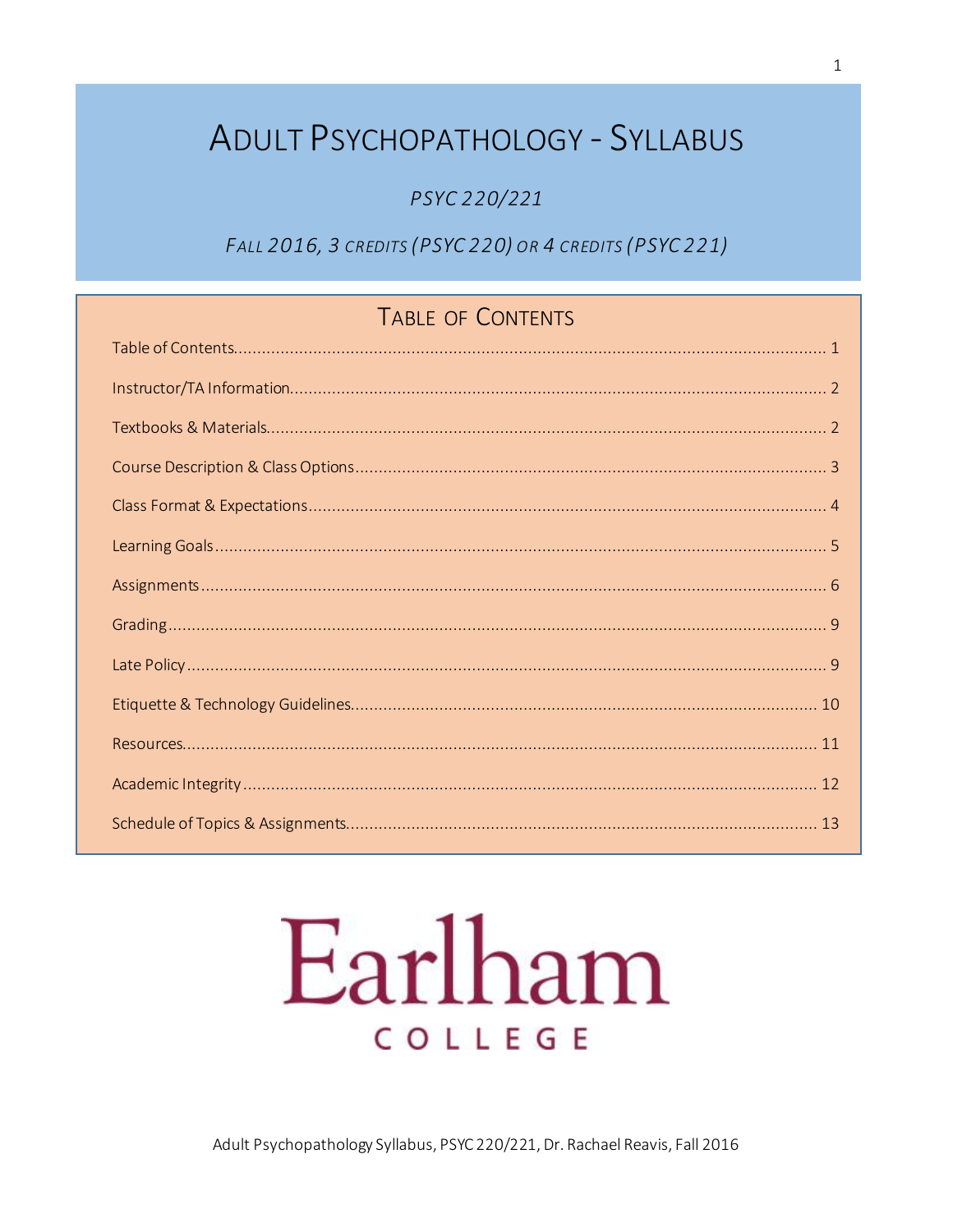### INSTRUCTOR INFORMATION

Name: Dr. Rachael Reavis

Office Location: LBC 305

AdviseStream appointments are 10:30-11:30 on Tuesdays. If appointments aren't scheduled, I am not guaranteed to be in the office, but you may drop in to see at any time.

Email[: reavira@earlham.edu](mailto:reavira@earlham.edu)

## TEACHING ASSISTANTS

Name: Megan Hut Email[: mhut13@earlham.edu](mailto:mhut13@earlham.edu) Office hour: Wednesdays, 7-8pm, Coffee Shop

Name: Lara Khalifeh Email[: lkhali14@earlham.edu](mailto:lkhali14@earlham.edu) Office hour: Mondays, 8-9pm, 1st floor CST

To sign up for a meeting during TA office hours, go t[o https://earlham.mywconline.com](https://earlham.mywconline.com/)

## TEXTBOOKS AND MATERIALS

- 1. American Psychiatric Association (2013). *DSM-5 (Diagnostic and Statistical Manual of Mental Disorders, 5th Edition)*. Washington, DC: American Psychiatric Publishing.
- 2. Beidel, D., Bulik, C., & Stanley, M. (2014). *Abnormal psychology, 3rd edition*.Upper Saddle River, NJ: Pearson.
- 3. Kilgus, M., & Rea, W. (Eds.) (2014). *Essential psychopathology casebook*. New York: W.W. Norton & Company

#### \*You must have your own copy of the DSM-5. It is required for tests and cannot be shared.

**One** of the following is also required. They are not available in the bookstore – you can get them online. They are also available on 2-hour reserve in the library or through ebrary. Do not purchase your book until you have signed up to present a specific memoir.

*Ben Behind His Voices* by Randye Kaye *The Buddha and the Borderline* by Kiera Van Gelder *The Flock* by Joan Frances Casey *Girl, Interrupted* by Susanna Kaysen *The Man Who Couldn't Stop*by David Adam *Monkey Mind* by Daniel Smith *This Fragile Life* by Charlotte Pierce-Baker *An Unquiet Mind* by Kay Redfield Jamison *The Quiet Room* by Lori Schiller *Willow Weep for Me* by Meri Nana-Ama Danquah

Course documents and additional readings (listed on schedule) can be found on Moodle.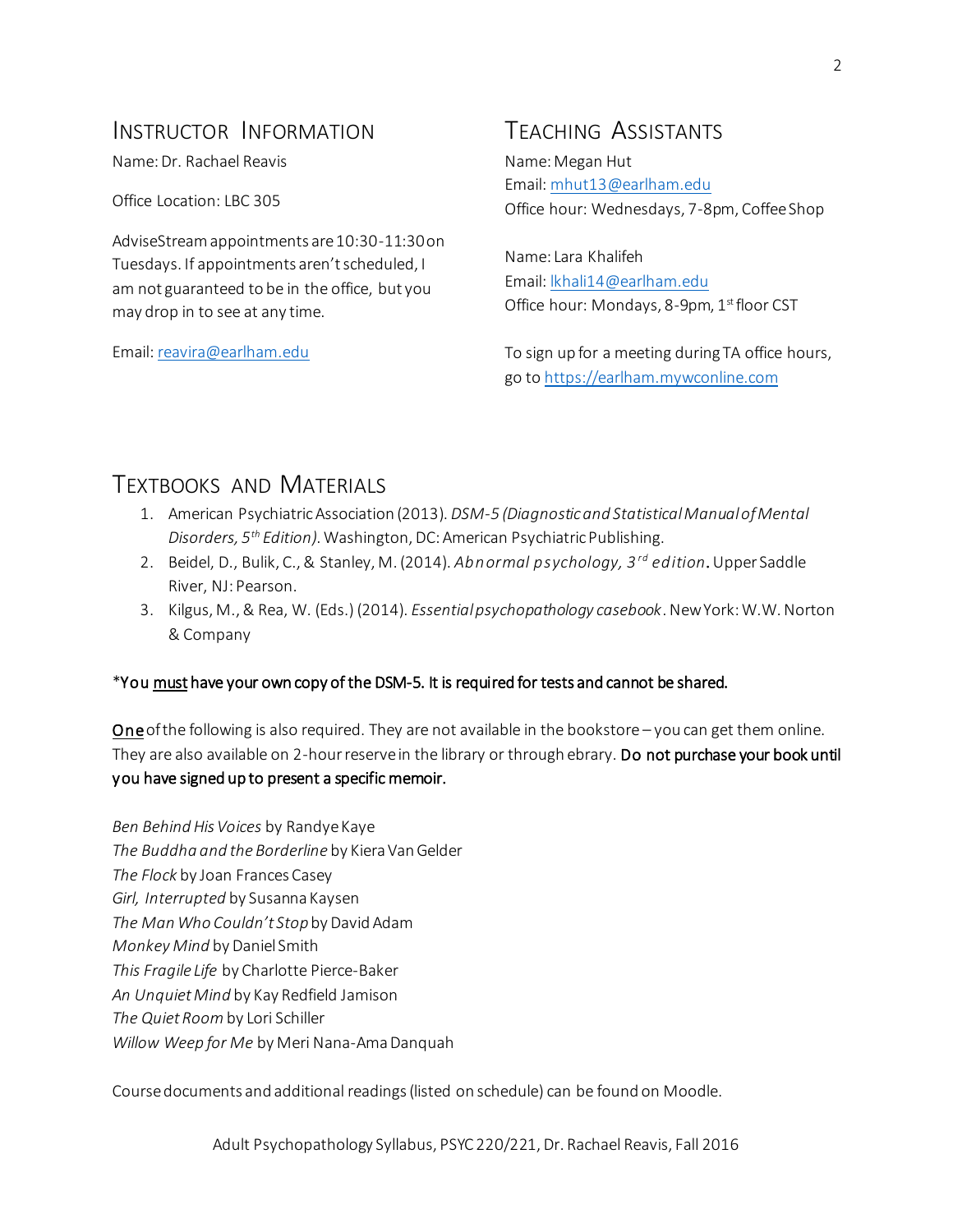## COURSE DESCRIPTION

In this course, we will work towards developing a sophisticated understanding of psychological disorders, their causes, their treatments, and the human suffering they entail, while acknowledging what remains to be known. We will be scientists, practitioners, and regular folk as we seek to understand the science of psychopathology, the experience of psychopathology, and the needs of those who are suffering.

> "ALTHOUGH THE WORLD IS FULL OF SUFFERING, IT IS ALSO FULL OF THE OVERCOMING OF IT." -HELEN KELLER, 1903

#### *TOPICS NOT COVERED IN THIS CLASS:*

The psychology department also offers *Developmental Psychopathology* (PSYC 363). That course covers disorders that are more typically diagnosed the first time in childhood and adolescence, including autism, AD/HD, oppositional defiant disorder, learning disorders, intellectual disability/mental retardation, and conduct disorder. Thus, we won't be covering those topics in this class.

## CLASS OPTIONS

Adult Psychopathology is offered with one of two options. Adult Psychopathology is required for the psychology major, and either option is acceptable. Only Option B fulfills the Immersion Experience requirement (required for graduation, regardless of major). You must choose before the end of add/drop.

#### *OPTION A (PSYC 220):*

You may take the lecture class for three credits. The expectation of credit hours is [defined](http://www.ecfr.gov/cgi-bin/text-idx?rgn=div8&node=34:3.1.3.1.1.1.23.2)  [federally.](http://www.ecfr.gov/cgi-bin/text-idx?rgn=div8&node=34:3.1.3.1.1.1.23.2) For the 3-credit class, you attend class for three hours per week and work/prepare (readings, papers, videos, etc.) for a minimum of six hours per week. This may be a better option for athletes playing a fall sport. However, athletes have successfully completed a placement in the past. Come talk to me if you have scheduling concerns, whether or not an athlete.

#### *OPTION B (PSYC 221):*

You may take the lecture class plus servicelearning placement for four credits. Students will volunteer in the community for 2 hours per week for 10weeks. Placements are with adults (in some cases, adolescents) dealing with addiction, mental illness, intense stress (e.g. homelessness and/or domestic violence), dementia, or some combination. Students will respond to journal prompts, which will take about one hour per week. Students will also complete a short (5-7 page) final paper integrating the placement with class material. Participating in the service-learning placement helps students understand the complexity of class material in way that is difficult without interaction with real people in the community.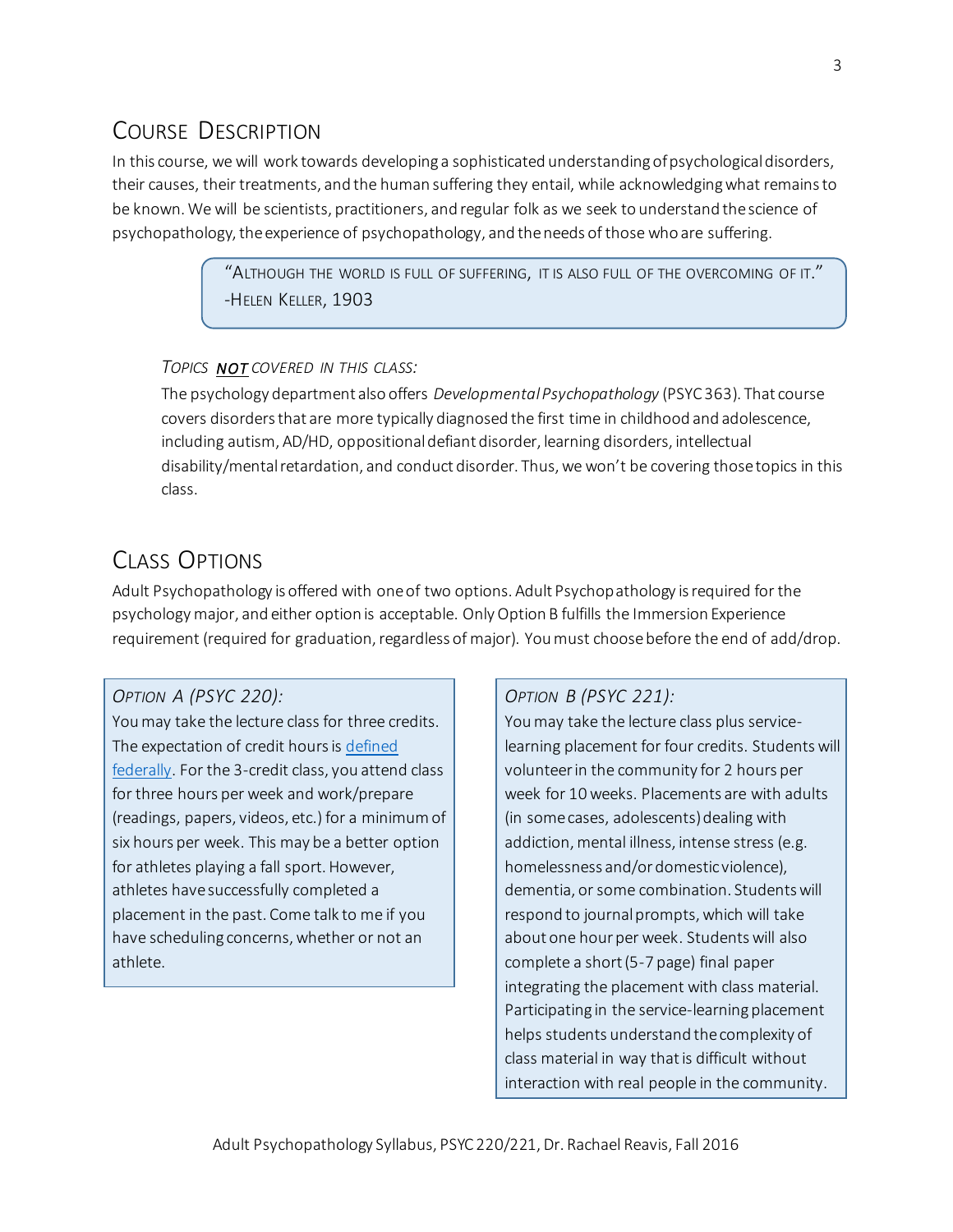## CLASS FORMAT & EXPECTATIONS

#### *LECTURE + ACTIVE ENGAGEMENT*

This course is primarily a lecture course, but you will learn more if you come to class prepared to ask questions, comment, and engage in discussion.

We will have several discussions and small-group activities throughout the semester. In both small-group and large-class discussions and activities, you should strive to strike a balance between active and thoughtful participation and ensuring that you leave space for your classmates to engage.

#### *RESPECT*

A healthy learning environment requires respect among all parties (from instructor to student; student to instructor; and student to student). Please assume when discussing psychopathology that someone in the room either deals with these issues personally or has someone close to them who does. It is certainly acceptable to ask questions and expand your understanding, but please be aware that each topic may be personally sensitive for your classmates.

During this course, you may see videos of behaviors you aren't used to, hear stories from other students, or witness such behaviors at your placement. Please remember to respect the dignity and humanity of those around you. Refrain from laughing or gossiping about others and work on **building empathy** for those who struggle with mental health issues.

You can expect me to come prepared to class, take the time to answer your questions if I do not know the answers, respond to your concerns, and return graded material in a reasonable amount of time. If you have a complaint, grievance or concern, you may address it with me directly (in person or via email) or you may *file a formal complaint*. I view either method as an opportunity to listen to, respond to, and address your concerns. I ask that you make every effort to turn your assignments in on time, arrive to class on time, refrain from using your cellphones during class, and give your attention to me, your classmates, and the material when we are together.

#### *PRIVACY*

Everyone has a right to privacy. If you are serving in a placement, please be sure to respect the privacy of the clients you serve by not gossiping about them to others and by using pseudonyms whenever you discuss them in the context of this course (in discussions and journal entries). There are sometimes when it may seem appropriate and a student may feel called to share a personal story. These stories should be respected and not shared without the student's permission. However, students should not ever feel compelled or pressured to reveal personal information.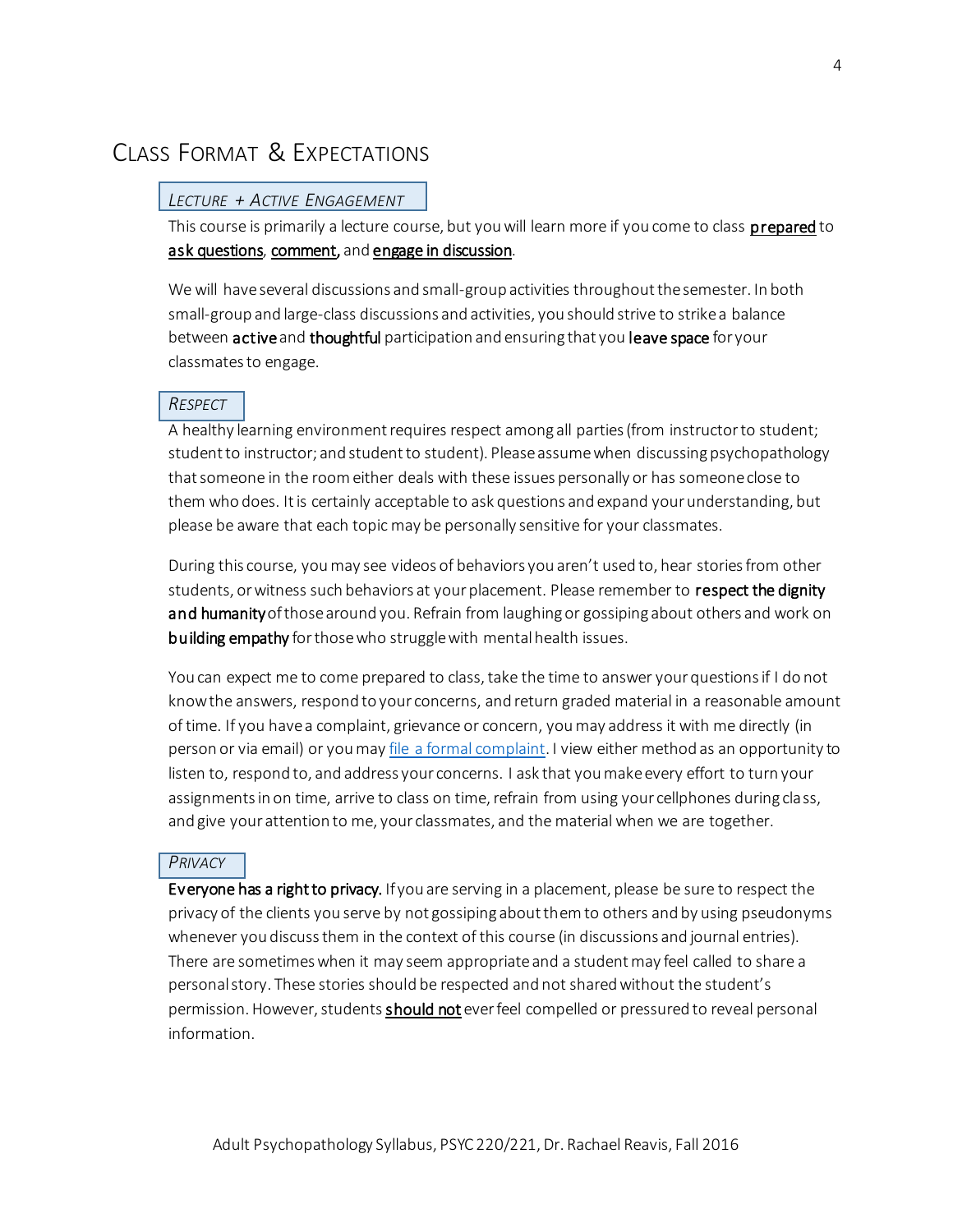## LEARNING GOALS

By the end of the semester, students should be able to demonstrate the following Course-Specific Goals:

- 1. Critically evaluate assumptions underlying definitions of abnormality/disorder.
- 2. Differentiate disorders and be able to discuss possible causes and risk factors.
- 3. Describe and evaluate current knowledge of treatments and outcomes.
- 4. Discuss their potential career pathways and understand how their experiences can contribute to career discernment and preparation. (Particularly for PSYC 221 students)
- 5. More fully empathize with individuals suffering from and coping with psychological disorders, as well as better appreciate the stresses of family members and caregivers.

During the semester, students will have the opportunity to work on skills emphasized by the Earlham College Learning Goals, including:

- Communicate
	- o Students will communicate their knowledge and understanding through class discussions, exams, videos, and papers. They will also learn to communicate with their memoir team.
- Create
	- o Students will create a short video that conveys the main themes from a memoir in a way that allows classmate to engage in effective and substantive discussion.
- Apply
	- o Students will apply what they have learned about psychopathology to specific cases in their reading and exams (and placement experiences for students in PSYC 221)
- Integrate
	- o Students will integrate their field/service-learning experience (PSYC 221) or their memoir (PSYC 220)with class material and readings.
- Investigate (PSYC 221)
	- o Students will investigate a topic of their choosing related to their placement and class material.
- Diversify (PSYC 221)
	- o Students will have the opportunity to push themselves out of their comfort zones, either by working with populations with which they are unfamiliar and/or by taking on responsibilities in the placement. Students must take it upon themselves to expand their experiences through the service-learning placement.
- Reflect (PSYC 221)
	- o Students will reflect on their experiences in the service-learning placement, including reflecting on their own values, goals, and assumptions.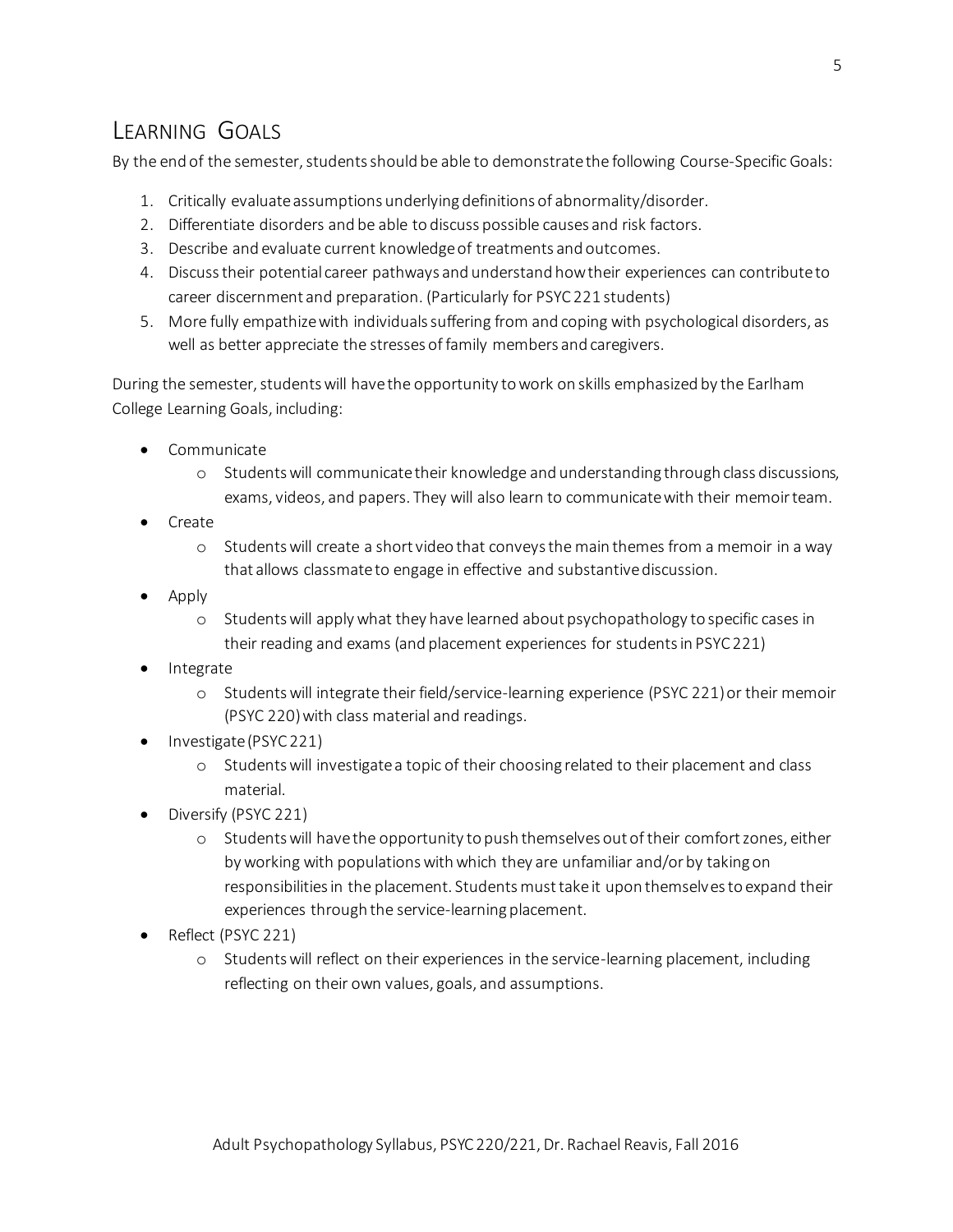## **ASSIGNMENTS**

#### MEMOIR PROJECT

One of the goals of the course is to better understand how mental illness affects people in their actual lives. One way we will address this goal is to read and discuss memoirs of individuals who have lived with various psychological disorders. We will discuss ten memoirs (listed above as well as in the schedule) over the course of the semester. *You only have to read one of them.*

- Approximately five students will sign up for the same memoir.
- Groups will create a roughly 5-minute video that portrays the main themes from the memoir. The video will account for 10% of your grade.
- Group members will assess one another, which will be considered during grading.
- On their presentation day, students will participate in a panel discussion, answering questions posed by the instructor. They will also lead small discussion groups. These will account for 5% of your grade.
- Students in PSYC 220 will write a short paper at the end of the semester responding to a prompt that will help them connect the memoir to class material. The paper will account for 10% of your grade(PSYC 220 students).

Course-Specific Goals: 1 & 5; Earlham Goals: communicate, integrate, create. Clic[k link](https://www.dropbox.com/s/tccjcfvi45k08sx/General%20Memoir%20Project%20Guidelines%20-%20COPY.docx?dl=0) for a detailed description or see Moodle. Each group will also receive a specific project description with due dates for their assigned memoir.

#### EXAMS

To help you master the material we will be studying in this course, we will have 5 noncumulative exams. The lowest of these will be dropped. The exams will be a combination of multiple choice & case study questions. For students in PSYC 220 (no service-learning placement), exams will account for 60% of your final grade. (Each exam = 15% of your grade.) For students in PSYC 221 (service-learning students), the exams will account for 40% of your final grade. (Each exam  $=$  10% of your grade.)

#### Course-Specific Goals: 1, 2, & 3; Earlham Goals: communicate, integrate, apply

\*During a semester, things can come up. You or a relative might get sick or you might need to attend a funeral. So that you do not have to worry about making up an exam due to these issues and so that I do not have decide who has "valid" reasons for missing an exam, I drop one exam. Make-ups are allowed only for very specific reasons: participation in an official college event, death of an immediate family member (parent, sibling, spouse, or child), or if your presence is required by the government (court dates, military service, etc.). As I drop one exam, no other excuses will be permitted, including for personal illness or death of an extended family member. For exams missed due to participation in an official university event or court dates, you must contact me before the missed exam and exams must be taken before the test day you will be missing. (Special arrangements will be made for students who experience the death of an immediate family member, including the option of taking an Incomplete.)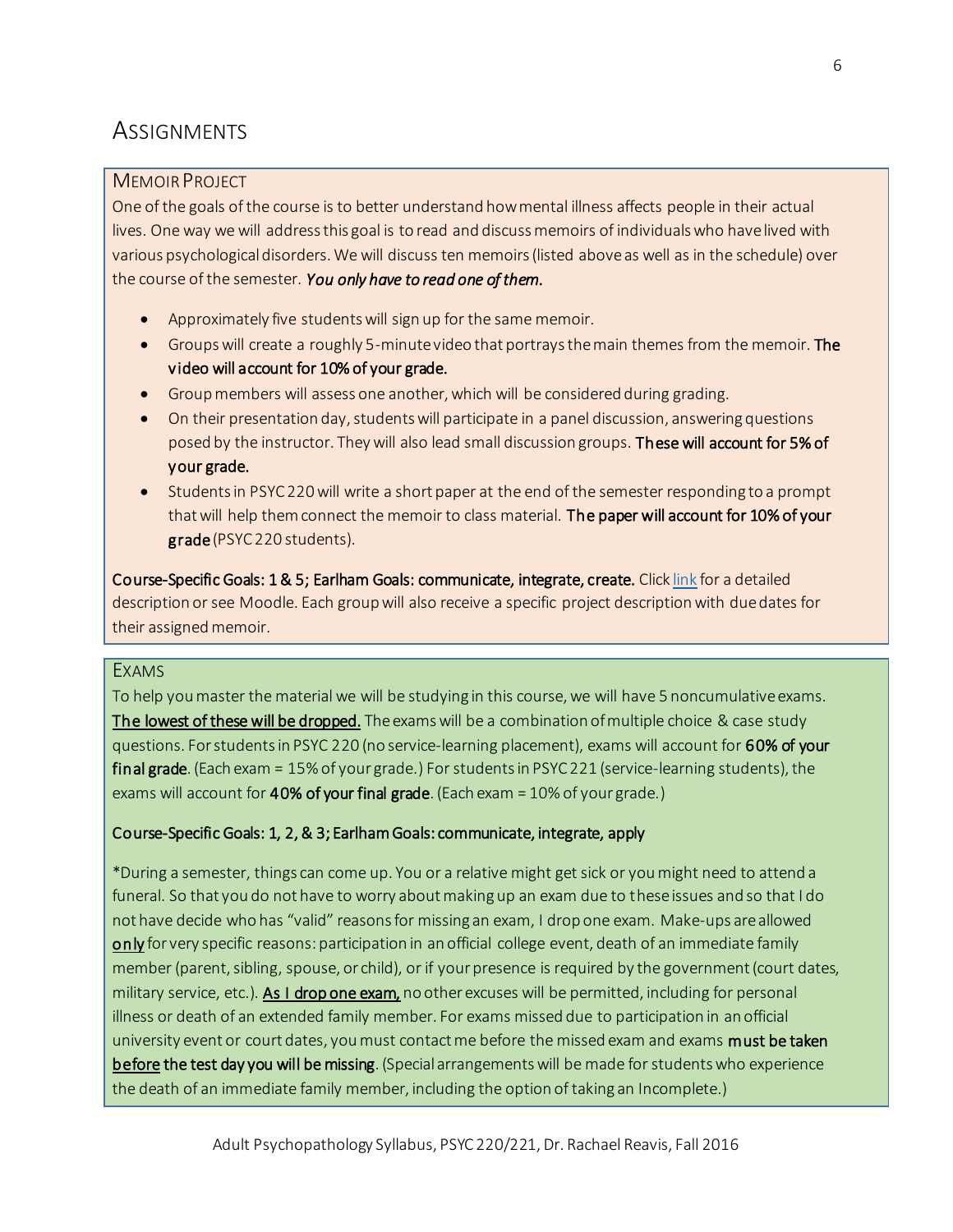#### CLASS PARTICIPATION & ATTENDANCE

Class discussion and participation will be critical to your enjoyment and mastery of the material, and will be expected from everyone. Your attendance and class participation will account for 5% (PSYC 220) or 10% (PSYC 221) of your final grade.

#### Course-Specific Goals: 1, 2, 3, & 5; Earlham Goals: communicate, reflect, apply.

#### QUIZZES & ASSIGNMENTS

You will have some homework assignments throughout the semester. Some of these will be listed on the syllabus schedule and some will be assigned during the semester. You will also be quizzed on case studies, on the day that they appear on the syllabus. You may also have quizzes on textbook and/or lecture material after it is presented. Your total quiz/assignment grade will account for 10% of your final grade.

#### Course-Specific Goals: (1), 2, & 5; Earlham Goals: communicate, reflect, apply

#### FIELD PLACEMENT (PSYC221)

To enhance your understanding of adult psychopathology you will spend *two hours per week for 10 weeks* as a volunteer in a local agency serving adolescents or adults with mental or cognitive health problems and/or who are living with extreme stress (domestic violence and/or homelessness). Click [link](https://www.dropbox.com/s/8hj6ey9i9b5vev8/Service%20Learning%20Expectations%20-%20Adult%20Psychopathology%20-%20Fall%202016%20-%20as%20of%207-22%20-%20COPY.docx?dl=0) to read the service learning expectations or find the document on Moodle. If you choose the service-learning option, you need to make first contact (not first attempt – actual contact) by 9/2, and have your placement finalized by 9/9.

You will also keep weekly journals of your experience, which you will turn in at five points during the semester. Journal entries should reflect your reactions to the treatment setting and the patients/clients/individuals you encounter (while preserving confidentiality) and should demonstrate your *efforts to integrate your field experience with what you have learned in class each week*. Most weeks, you will hav[e prompts](https://www.dropbox.com/s/e0a1f5b4zckkspm/Journal%20Entry%20Prompts%20-%202016%20-%20COPY.docx?dl=0) that you should respond to in addition to observations you are making. Due dates are on the syllabus schedule and can be found on Moodle. Your field placement and journal writing will account for 15% of your grade, if you choose the service learning option (PSYC 221).

#### Course-Specific Goals: 1, 4, & 5;

Earlham College Goals: communicate, investigate, integrate, diversify, reflect, apply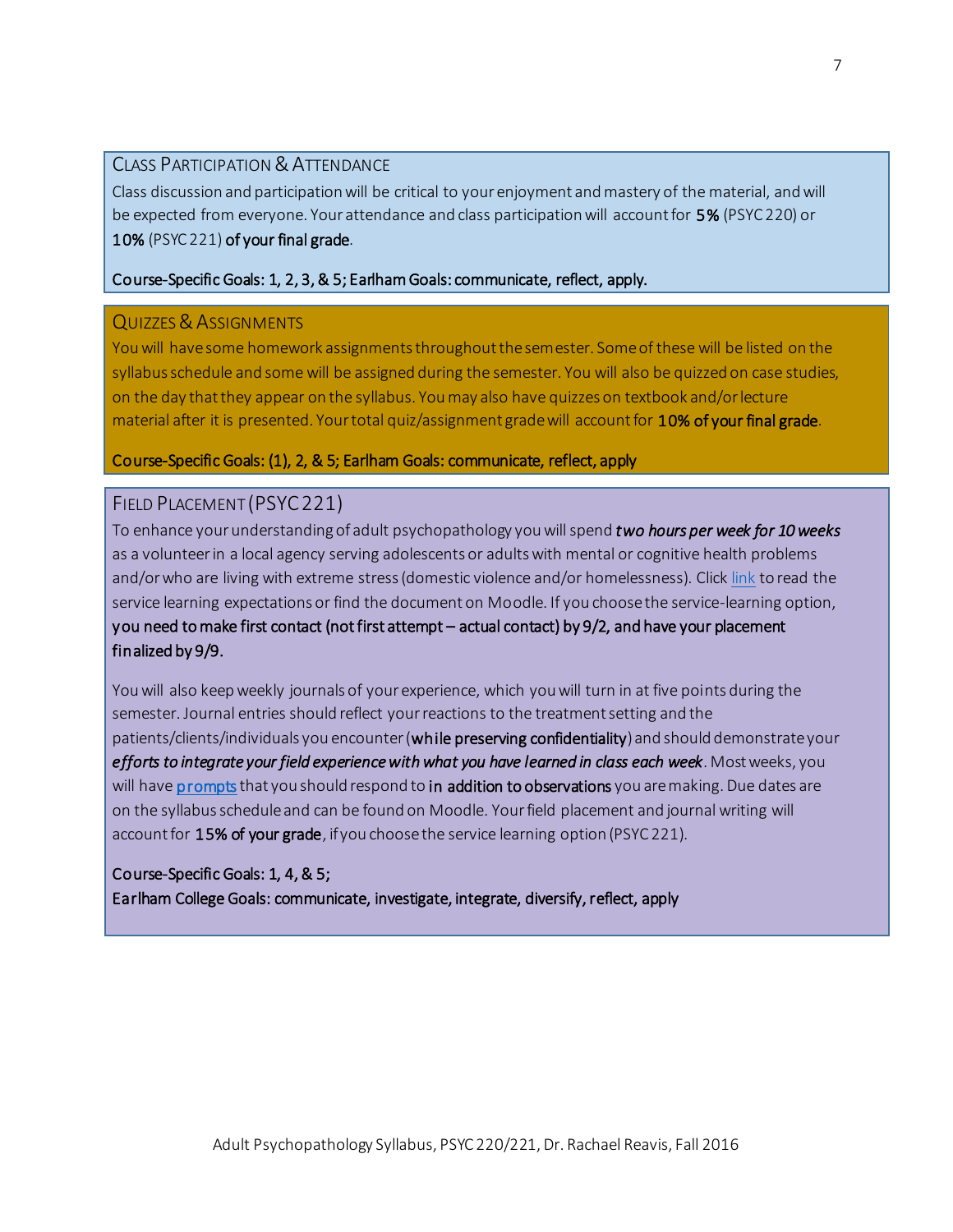#### FINAL PAPER (PSYC221)

To integrate your fieldwork and your coursework, you will write a final paper that is based on both. Your 5-to 7- page paper will apply one or more theoretical frameworks discussed in class to some aspect of your fieldwork. The paper should include reference to class materials, your placement, and additional research on your chosen topic. Se[e link](https://www.dropbox.com/s/3hy6y5n5pa21cve/Final%20Paper%20Guidelines%20%26%20Rubric%20-%20COPY.docx?dl=0) (or Moodle) for an assignment description and rubric. You will tell me your general topic on 11/15. Your paper (with APA style references) is due by 11:59pm on 12/16. Your final paper will account for 10% of your grade if you choose the service learning option (PSYC 221).

#### Course-Specific Goals: 1, 2, 3, & 5; Earlham Goals: communicate, investigate, integrate, reflect, apply.

#### INFORMAL DISCUSSION (PRIMARILY PYSC221)

A few times during the semester, you will get an opportunity to share your service-learning experiences with your classmates. The class will divide into smaller groups with at least one service-learning student per group. I will provide some structure (discussion questions, etc.) You will tell your classmates a little bit about your placement, some reactions you've had, what it's made you think about, questions it has brought up for you, etc. There will also be opportunities for your classmates to ask you questions about your experience. You do not need to prepare material for these days, but you will need to be in class and engaged to receive credit. These are opportunities for you to share yourexperiences and for other students to learn from you.

#### Course-Specific Goals: 4 & 5; Earlham Goals: communicate, reflect.

#### EXTRA CREDIT

You may earn *1 point on your test grade* for each research participation credit you earn. After the add/drop period, you will be registered in Sona Systems. If you have been in Sona Systems before, you will still have to re-register. You will receive an email with instructions. There is a document on Moodle that explains how Sona Systems works. Be aware that demerits will be assigned for failure to show up to an experiment for which you registered. If you don't show up, you are wasting the researchers time and you may make it difficult for students to complete their research projects in a timely fashion. If you get several demerits, you will be blocked from Sona Systems and will not be able to earn extra credit. Make sure you keep track of your credits on Sona Systems and contact your researcher if you have not received credit within two days. If you are in another class that grants credit for participation, make sure that you allocate your credits to the class you want them to count toward. There may also be other opportunities offered throughout the semester for you to earn extra credit. The maximum extra credit a student can earn is 15 points applied to their test grade.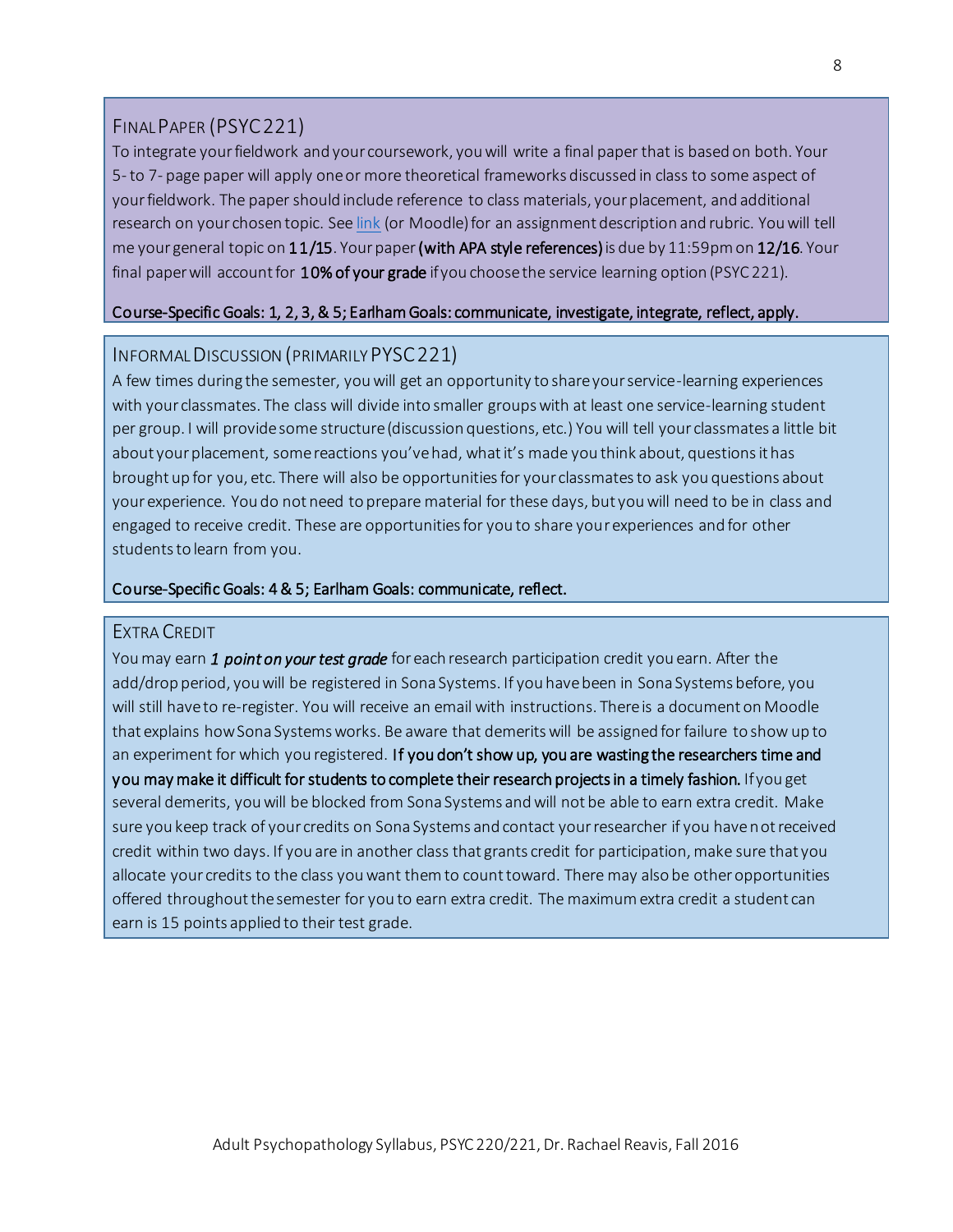## GRADING

| <b>Assignment</b>             | 220 Students      | 221 Students      | <b>Grading Scale</b> |
|-------------------------------|-------------------|-------------------|----------------------|
| Memoir video $=$              | 10%               | 10%               | A: $94\%+$           |
| Memoir panel discussion $=$   | $5\%$             | $5\%$             | A-: $90\% - 93.9\%$  |
| Memoir paper $=$              | 10%               |                   | $B+: 87\% - 89.9\%$  |
| Peer report of group work $=$ | [can alter grade] | [can alter grade] | B: $84\% - 86.9\%$   |
| Attendance/Participation $=$  | $5\%$             | 10%               | B-: $80\% - 83.9\%$  |
| $Quizzes/Assigaments =$       | 10%               | $10\%$            | $C + 77\% - 79.9\%$  |
| Exams (4 best grades) $=$     | $60\%$ (4x15%)    | $40\% (4x10\%)$   | $C: 74\% - 76.9\%$   |
| Journals/Placement $=$        |                   | 15%               | C-: $70\% - 73.9\%$  |
| Integrative paper $=$         |                   | 10%               | D: $65\% - 69.9\%$   |
| $Total =$                     | 100%              | 100%              | $< 65\%$<br>F:       |

**Please note that I do not round grades.** *Review the grading scale, as it may differ from other classes you have taken.*

## LATE POLICY

#### *HOMEWORK/JOURNALS/PAPERS*

Learning to meet deadlines is critical to your future success and your timeliness allows me to provide prompt feedback. If you do not turn in your homework, journals, or papers on time, you will lose a letter grade for the first 24 hours that it is late, and another letter grade for each part of 12 hours thereafter. Thus, the best grade that can be received on a paper turned in 2 hours late is a B, a C for a paper turned in 25 hours late, and a D for a paper turned in 37 hours late. You will have ample time to complete your written assignments. If you choose to wait until the last minute you run the risk that your computer dies, you catch the flu, or you have a death in your extended family. *These will not be excuses for late assignments and you will be penalized, so do not procrastinate.* Most assignments will be uploaded on Moodle, and the times and dates are listed on the syllabus. *Failure to attach files or attaching corrupted files is not an excuse for late work.* You can log out of Moodle, log back in, download, and open the file you attached to ensure that it opens properly. You are responsible for backing up your work.

*IN-CLASS QUIZZES & ASSIGNMENTS* These cannot be made up.

*TESTS* Please see policy above.

Adult Psychopathology Syllabus, PSYC 220/221, Dr. Rachael Reavis, Fall 2016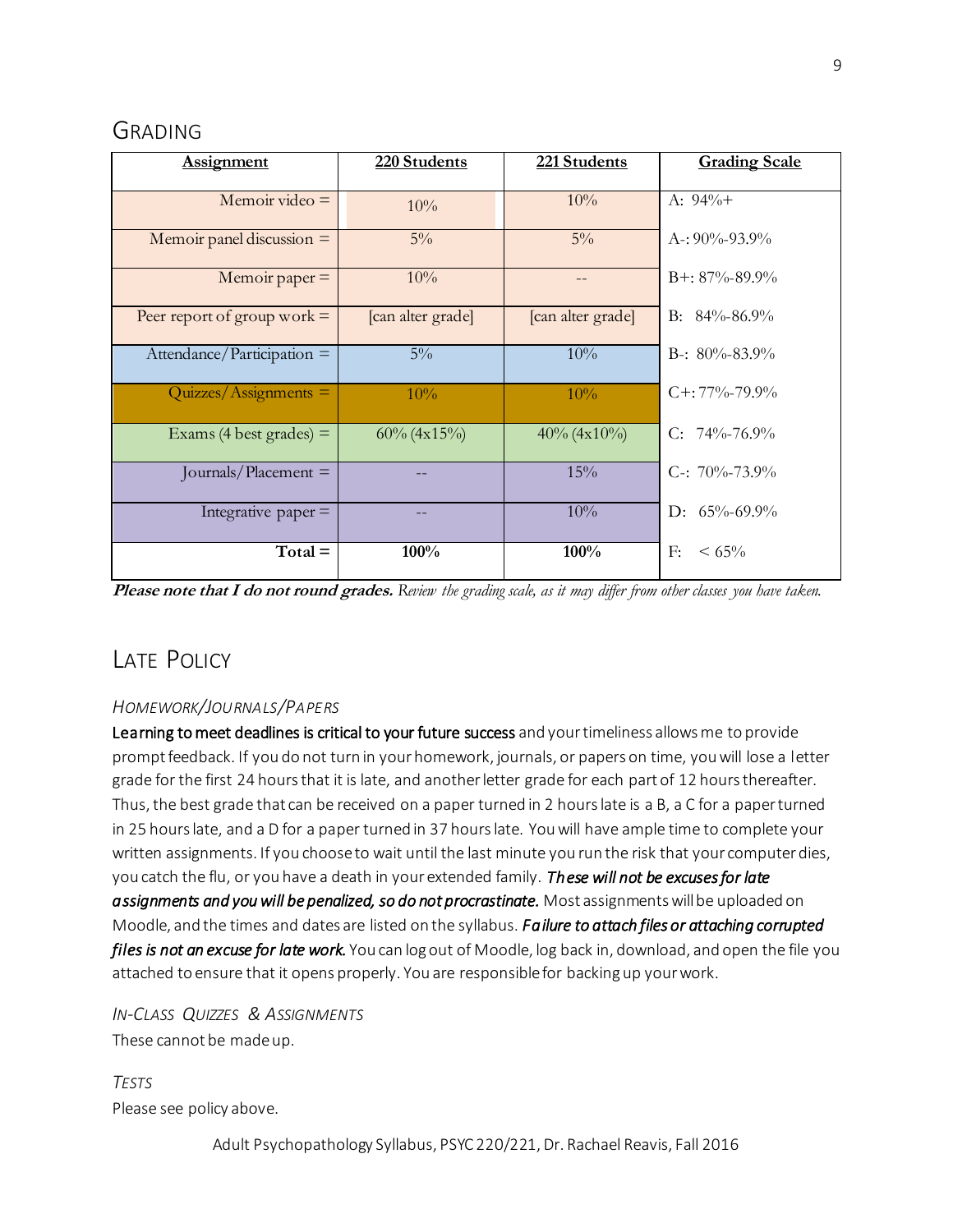## ETIQUETTE & TECHNOLOGY GUIDELINES

#### *OFFICE HOUR ETIQUETTE*

I am happy to schedule times to meet with you outside of class, as are your TAs. You are welcome to drop in. Please be understanding if I am in my office, but preparing something else. We can pick a time then for you to come back, if that is the case. You can also make appointments with me in class or via email. Please be courteous and arrive on time for your meeting. If you arrive late or do not come (without informing me well in advance), then this takes away from time I could be spending with other students. If you cannot make it to your scheduled appointments, then we may have to limit our meetings to class time and via email. This goes for out-of-class meetings with the TAs as well. My schedule will also be posted on my door. You can examine it for likely times that I may be in my office. Directly before classes I teach is generally not a good time for meetings.

#### *EMAIL ETIQUETTE*

You are encouraged to contact me via e-mail with any questions that you may have, but I ask that you make sure you have looked for the answer yourself first (on Moodle, in course documents) and that you correspond professionally.

Please be aware that people outside Earlham may view the use of a first name without invitation to be rude. If you are communicating via email with someone from your placement, use Ms., Mr., or Dr. and their last name until they tell you otherwise.

#### *TECHNOLOGY PREPARATION<sup>1</sup>*

 $\ddot{\phantom{a}}$ 

You need to protect yourself against technology problems. You need to develop work habits that take potential technological problems into account. These habits will serve you in your career. Technological problems are a fact of life, and are not considered unforeseen issues. (Your dorm falling into a sinkhole would qualify as "unforeseen".) Start early and save often. Always keep a backup of your work. Carbonite and Backblaze are two services that will automatically back your work up into a cloud. Or you can invest in an external hard drive. Or you can email yourself your work.

Computer viruses, lost flash drives, corrupted files, incompatible formats, WiFi connectivity problems – none of these unfortunate events should be considered an emergency. Take the proper steps to ensure that your work will not be lost forever. Learn the locations and operating hours of all the computer labs on campus. Do not procrastinate. The Help Desk is also available (helpdesk@earlham.edu).

 $1$  Drawn from material from George H. Williams.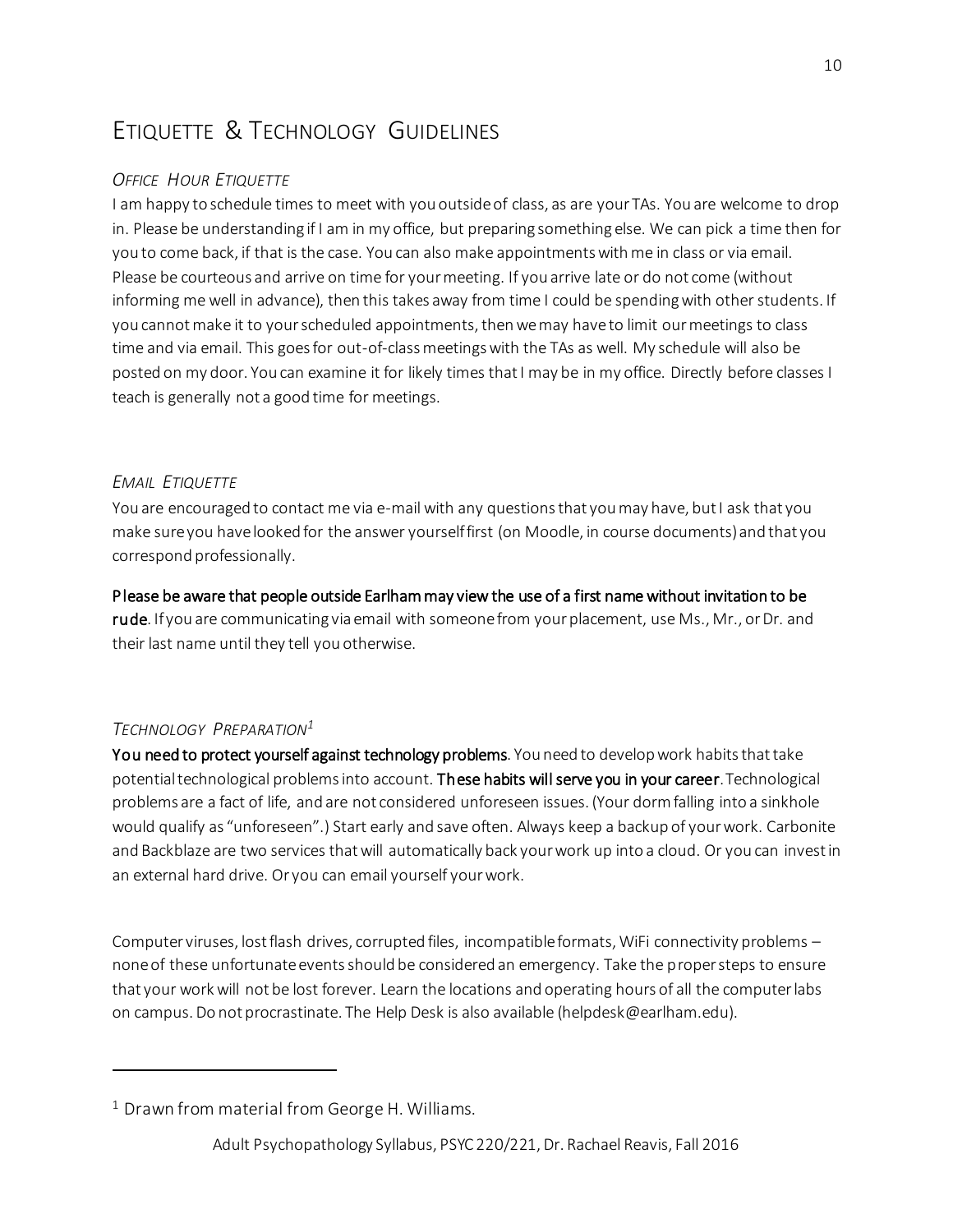## **RESOURCES**

#### TUTORING

Tutoring services are recommended for any student who receives lower than a C on an exam, or whose overall GPA is a 2.7 or lower. There is sometimes a stigma against tutors, and I very much wish this were not the case. Intelligent students benefit from the services of a tutor, and getting a tutor is not a commentary on your ability or worth as a student (except to the extent that it demonstrates your effort and willingness to seek out & take advantage of resources). Two of the main benefits of a tutor are time management (which is an issue for many students!) and study strategies. Tutoring is a free resource available to all students. Students should first take advantage of TA office hours as well [\(https://earlham.mywconline.com](https://earlham.mywconline.com/)), but are also encouraged to sign up for a tutor here: [www.earlham.edu/academic-enrichment-center](http://www.earlham.edu/academic-enrichment-center)

#### WRITING CENTER

The writing center is available to you at any point in the writing process, from idea generation to final proofing & editing. I encourage the use of the writing center for memoir papers (220 students) and final placement papers (221 students). [www.earlham.edu/writing-center](http://www.earlham.edu/writing-center)

#### COUNSELING SERVICES

College can be a stressful time, and can exacerbate existing issues or bring new ones up. Please do not hesitate to reach out for help and make an appointment with counseling services: <http://www.earlham.edu/counseling-services/>

#### STUDENTS WITH DISABILITIES

Students with a documented disability (e.g., physical, learning, psychiatric, visual, hearing, etc.) who need to arrange reasonable classroom accommodations should request accommodation memos from the Academic Enrichment Center and contact their instructors each semester. For greater success, students are strongly encouraged to visit the Academic Enrichment Center within the first two weeks of each semester to begin the process. [http://www.earlham.edu/policies-and-handbooks/academic/policy](http://www.earlham.edu/policies-and-handbooks/academic/policy-on-student-learning-disabilities/)[on-student-learning-disabilities/](http://www.earlham.edu/policies-and-handbooks/academic/policy-on-student-learning-disabilities/)

Students in PSYC 220/221 **do not need** documented accommodations to request the following:

- A quiet place to take an exam
- Extended and uninterrupted time on exams
	- o Students *do* need accommodations if they intend to take the test, go to another class, and return to take it later. In these documented cases, I will work with the student to find a time on the test day when the exam can be completed uninterrupted.
- Using a smart pen or other device that records lecture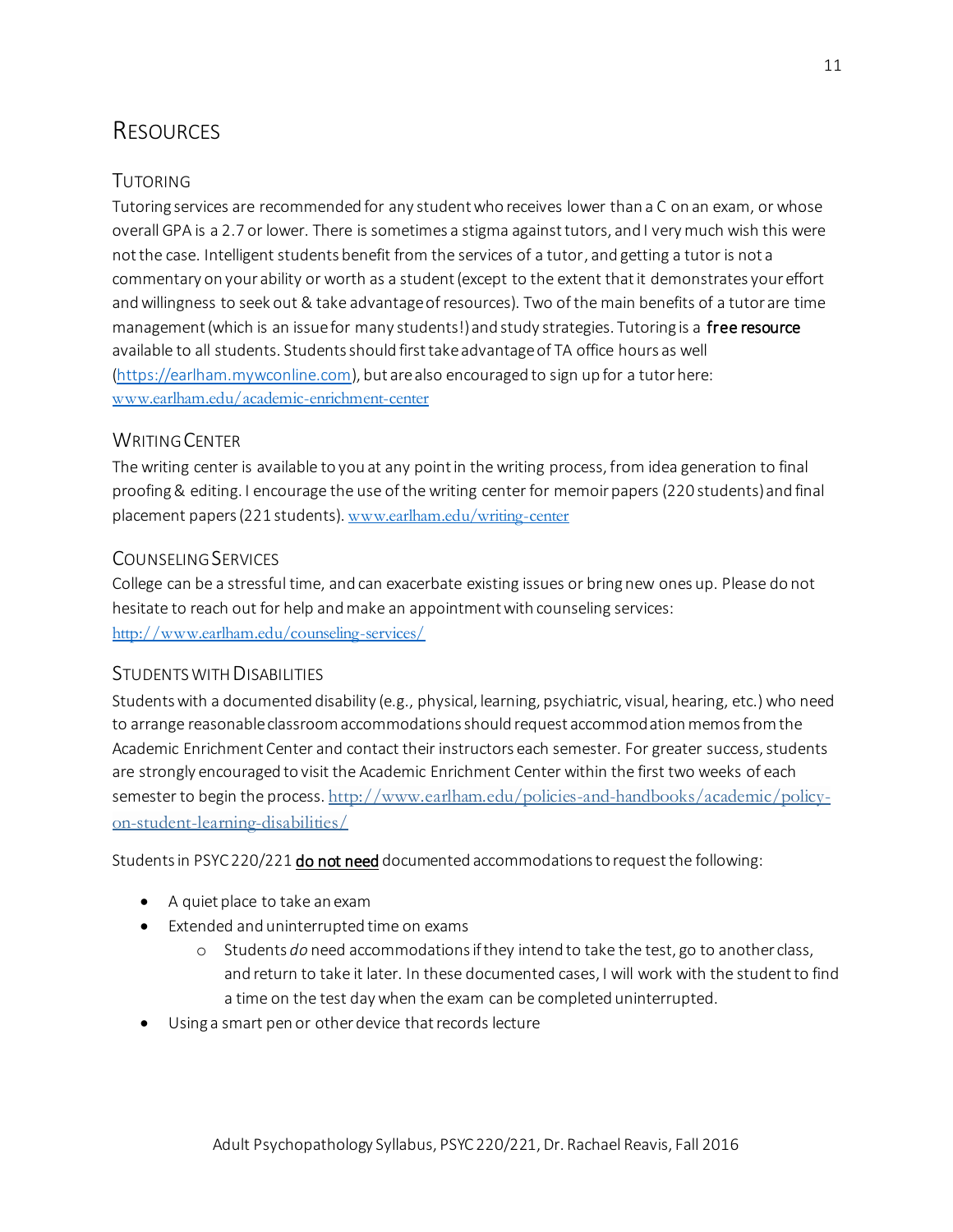## ACADEMIC INTEGRITY

All students are expected to conduct themselves with honesty and integrity in this course. The honor code is both a privilege and a responsibility, and you are expected to take it seriously. Suspected infractions, such as plagiarism, fabrication of reports, incorrect reporting of placement hours, violating client confidentiality, and cheating will be treated seriously and will be reported. Furthermore, if you are aware of a violation of academic integrity, it is your responsibility to take action. Violations may result in a 0 for the assignment, a 0 for the class portion (such as the service-learning placement), or failure of the course.

Learning to think for yourself, assess information judiciously, and speak and write effectively in your own voice is at the heart of a liberal arts education and global citizenship. Treasure and cultivate these skills. Papers and other work, including digital creations, downloaded or copied from other sources, or in which words or ideas belonging to others have been deliberately misrepresented as your own, will receive an automatic F, as they thwart your learning process and damage the integrity of knowledge-discovery. If you have questions about how to find, integrate, and properly cite sources, never hesitate to ask for help.

An excellent place to find help in knowing when and how to cite others' work appropriately can be found on the Libraries page: [http://library.earlham.edu/friendly.php?s=academic\\_integrity](http://library.earlham.edu/friendly.php?s=academic_integrity). The site also includes Earlham's full statement on academic integrity and procedures for addressing academic violations of the Student Code of Conduct.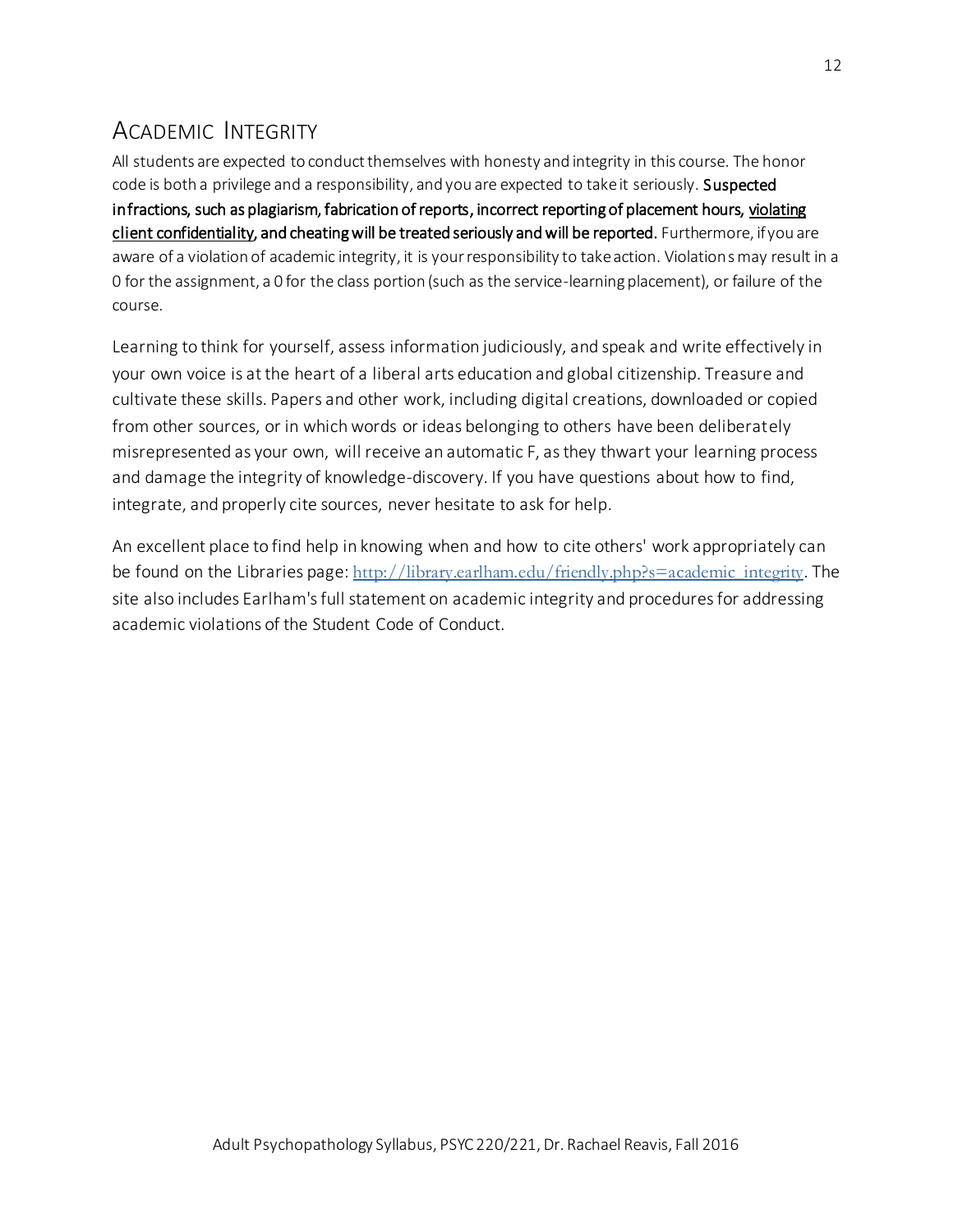## SCHEDULE OF TOPICS & ASSIGNMENTS

PLEASE NOTE THAT THIS SCHEDULE IS TENTATIVE AND MAY CHANGE AS CIRCUMSTANCES REQUIRE. *\*Readings are due the day they are listed.*

| $8/26$ , Day 1  | Topic: Syllabus, Service Placement, Historical & Modern Perspectives                                                                                                                                        |
|-----------------|-------------------------------------------------------------------------------------------------------------------------------------------------------------------------------------------------------------|
| $8/30$ , Day 2  | Topic: Historical & Modern Perspectives<br>Textbook Reading: Chapter 1, Chapter 15 (p. 530 – top of 536)<br>Make first contact (not first attempt) for placement before class<br>on 9/2 (PSYC 221)          |
| $9/2$ , Day 3   | Topic: Historical & Modern Perspectives<br><b>Textbook Reading:</b> Chapter 1, Chapter 15 (p. $530 - top$ of 536)<br><b>Case Reading: Berman Case Study</b><br><b>Video Project Tutorial</b>                |
| $9/6$ , Day 4   | Topic: Research Methods in Abnormal Psychology<br>Textbook Reading: Chapter 2, Chapter 15 (p. 551-557)                                                                                                      |
| $9/9$ , Day 5   | Topic: Assessment & Diagnosis<br>Textbook Reading: Chapter 3<br>Placement should be finalized by class time & visits should<br>begin no later than next week.<br>Journal Entries 1 & 2 due 9/11 by 11:59 pm |
| $9/13$ , Day 6  | <b>Topic:</b> Assessment & Diagnosis<br><b>Case Reading: Tyson Case</b><br>Tyson Case Assignment due in class                                                                                               |
| $9/16$ , Day 7  | Topic: Deinstitutionalization & Test Review                                                                                                                                                                 |
|                 | Textbook Reading: Chapter 15 (p. 536-550)                                                                                                                                                                   |
| 9/20, Day 8     | Test #1: Chapters 1, 2, 3, & 15 (pages listed above)                                                                                                                                                        |
| $9/23$ , Day 9  | Topic: Gender & Sexual Disorders<br>Textbook Reading: Chapter 8                                                                                                                                             |
| $9/27$ , Day 10 | Topic: Gender & Sexual Disorders<br>Textbook Reading: Chapter 8<br>Perspective Taking assignment due via Moodle by class time<br><b>Placement Discussion</b>                                                |
| 9/30            | Topic: TBD<br>Journal Entries #3, 4, & 5 due 10/2 by 11:59pm<br>Career Scavenger Hunt (PSYC 220) due 10/2 by 11:59pm                                                                                        |
| $10/4$ , Day 11 | Topic: Substance Use Disorder<br>Textbook Reading: Chapter 9                                                                                                                                                |
| 10/7            | No Class, Early Semester Break<br>Topic: Substance Use Disorder                                                                                                                                             |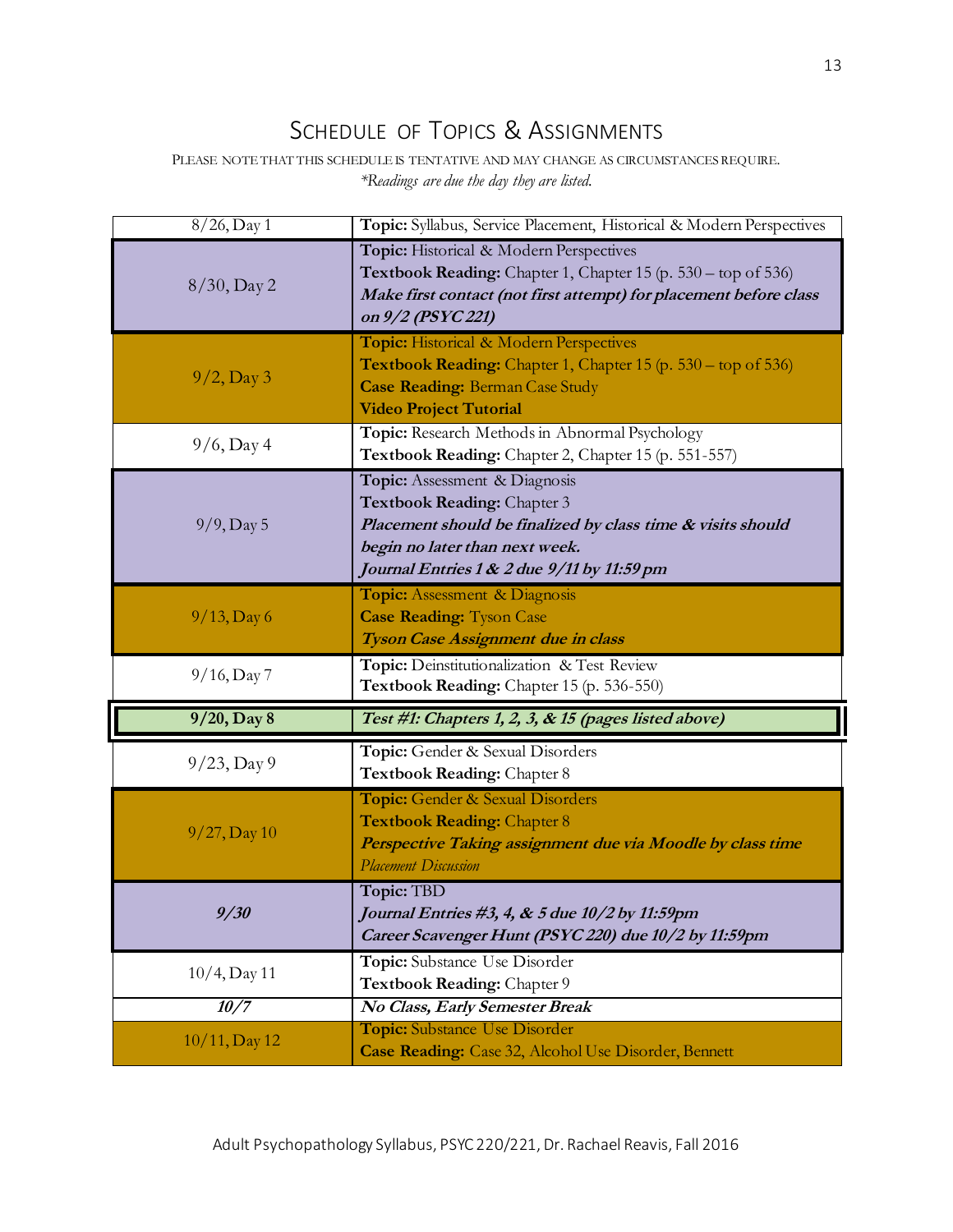|                            | Test #2: Chapters 8 & 9                                                                  |  |
|----------------------------|------------------------------------------------------------------------------------------|--|
| $10/14$ , Day 13           | Journal Entries 6 & 7 due 10/16 by 11:59pm                                               |  |
|                            | Topic: Aging & Cognitive Disorders                                                       |  |
| $10/18$ , Day 14           | <b>Textbook Reading: Chapter 13</b>                                                      |  |
|                            | Case Reading: Case 2, Cognitive Decline, Jim                                             |  |
|                            | <b>Topic:</b> Anxiety Disorders                                                          |  |
| $10/21$ , Day 15           | <b>Textbook Reading: Chapter 4</b>                                                       |  |
|                            | Case Reading: Case 15, Social Anxiety, Nathan<br><b>Topic:</b> Anxiety Disorders         |  |
| $10/25$ , Day 16           | <b>Textbook Reading: Chapter 4</b>                                                       |  |
|                            | Case Reading: Case 17, PTSD, Fred                                                        |  |
|                            | Topic: Obsessive Compulsive Disorders                                                    |  |
|                            | <b>Optional Reading:</b> Monkey Mind,                                                    |  |
| $10/28$ , Day 17           | The Man Who Couldn't Stop                                                                |  |
|                            | Student Video Presentations & Discussion                                                 |  |
| $\overline{11/1}$ , Day 18 | Test #3: Chapters 4 & 13                                                                 |  |
|                            | Topic: Bipolar (Mood) Disorders                                                          |  |
| $11/4$ , Day 19            | Textbook Reading: Chapter 6                                                              |  |
|                            | Journal Entries 8, 9, & 10 due 11/6 by 11:59pm                                           |  |
|                            | <b>Topic:</b> Depressive (Mood) Disorders                                                |  |
| $11/8$ , Day 20            | <b>Case Reading:</b> Case 11, Depression, Yvette                                         |  |
|                            | <b>Optional Reading:</b> Willow Weep for Me                                              |  |
|                            | Student Video Presentation & Discussion                                                  |  |
| $11/11$ , Day 21           | <b>Topic:</b> Mood Disorders<br><b>Optional Reading:</b> Unquiet Mind, This Fragile Life |  |
|                            | Student Video Presentations & Discussion                                                 |  |
|                            | Topic: Factitious & Dissociative Disorders                                               |  |
|                            | Textbook Reading: Chapter 5 (pgs. 167-169; 177-189)                                      |  |
|                            | Case Reading: Case 31, Disability or Malingering, Allison                                |  |
| $11/15$ , Day 22           | <b>Optional Readings:</b> The Flock                                                      |  |
|                            | Student Video Presentation & Discussion                                                  |  |
|                            | <b>Placement Discussion</b>                                                              |  |
|                            | Final Paper Topic (PSYC 221) due by 11:59pm.                                             |  |
| $11/18$ , Day 23           | Test #4: Chapters 5 & 6                                                                  |  |
| 11/22, 11/25               | No Class, Fall Break                                                                     |  |
|                            | Topic: Schizophrenia                                                                     |  |
| $11/29$ , Day 24           | Textbook Reading: Chapter 10                                                             |  |
|                            | Case Reading: Case 5, Schizophrenia, Samantha                                            |  |